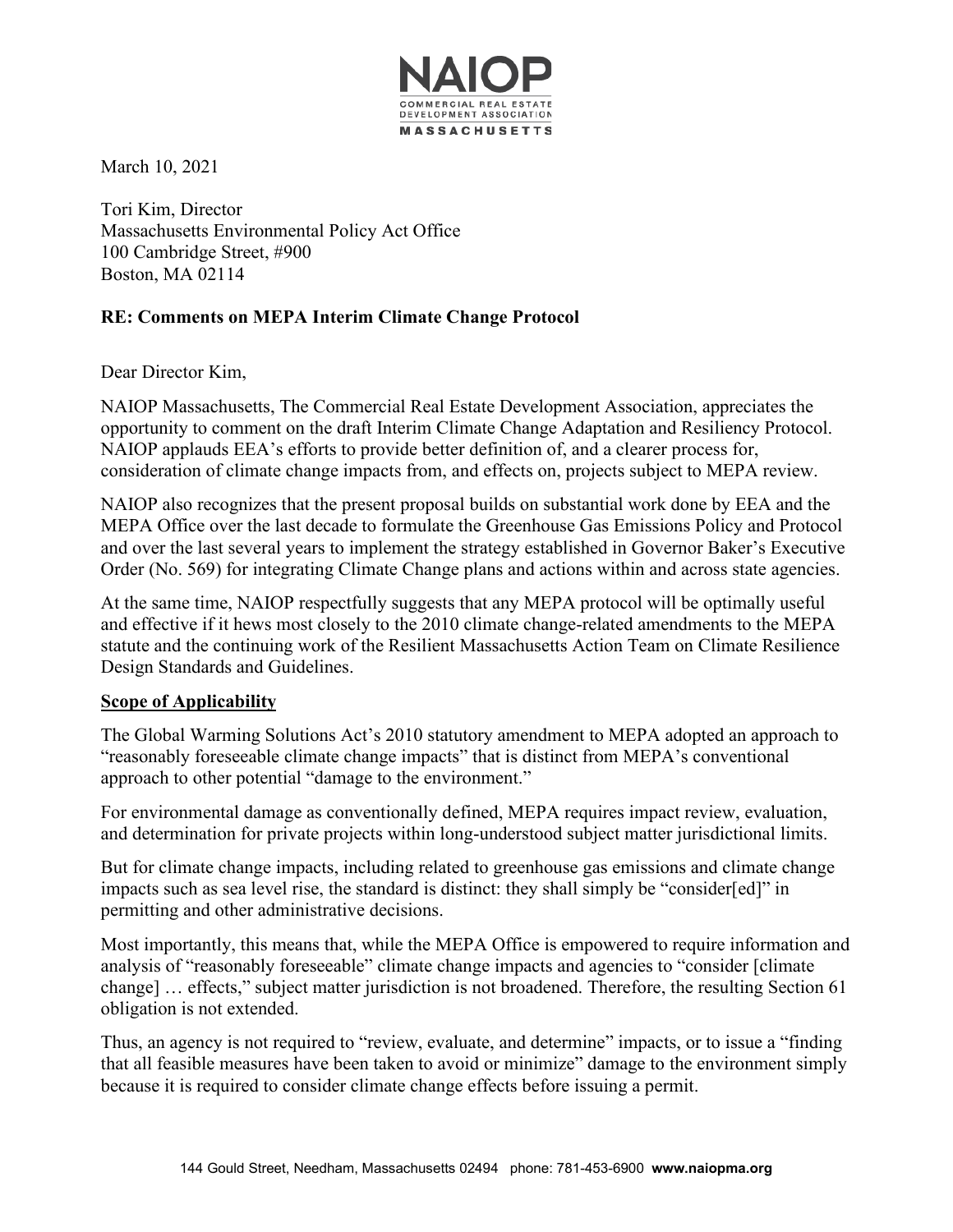NAIOP Comments on MEPA Interim Climate Change Protocol March 10, 2021

This statutory reality places a notable burden on the MEPA Office. While the Interim Protocol can require climate-related information for all projects exceeding ENF review thresholds, for a privately funded, privately proposed project on private land, the scope of an EIR cannot require more conventional impact analysis, and the final certificate on an EIR cannot require binding mitigation measures, unless its climate-related impacts occur within the subject matter of required permits.

As a consequence, NAIOP respectfully suggests that the Interim Protocol state explicitly the scope of its applicability to a project simply filing an ENF (consideration – unusually broad, *per* G.L. c. 30, § 61, ¶2) and to one undergoing permit-based EIR review (review, evaluation, and determination – conventionally narrow, *per* G.L. c. 30, § 61, ¶1). It will undoubtedly be prudent for the revised policy to include guidance on which permits encompass climate-related impacts within their subject matter.

## **Analysis of Impacts**

As noted above, NAIOP certainly considers this initial draft of the Interim Protocol to be a thoughtful articulation of the types of considerations appropriate in an ENF. Even so, the proposed addendum presents a number of practical problems. This may reflect that the work of the Resilient Massachusetts Action Team remains in progress, not yet subject to stakeholder review or ready for formal adoption.

Several provisions in the addendum illustrate the problem:

- "anticipated useful life" While the addendum does not ask for this until the fifth question (I.E.), it reflects a fundamental concern: commercial projects do not have a unified useful life; structural, functional, operational, and other components all have different useful, design, and service lives.
- Sea Level Rise Projections The addendum applies the Massachusetts Coastal Flood Risk Model or Boston Planning and Development Agency data to ask for a year in which the 1% annual-chance costal flood area reaches any part of the project. But these two tools measure probability, not result; consequently, they have a much smaller joint-probability than a 1% annual exceedance. By designating a year, this section may result in misleading conclusions.
- Project Criticality At least until the tools to be developed by the Resilient Massachusetts Action Team are ready, there are no standards for assessing criticality. The resulting narratives will be speculative at best, misleading at worst, and inconsistent at all times. Moreover, for commercial projects, ecosystem benefits are likely incidental, as their core purpose – unlike infrastructure or other publicly-proposed projects undergoing MEPA review – is to meet a market need, not to address other priorities.
- Adaptation Strategies These questions are exceptionally problematic for private projects, whose location, size, configuration, and other key characteristics are driven by market conditions and regulatory constraints, each beyond the control (or, for the most part, even influence) of the proponent of an individual project.